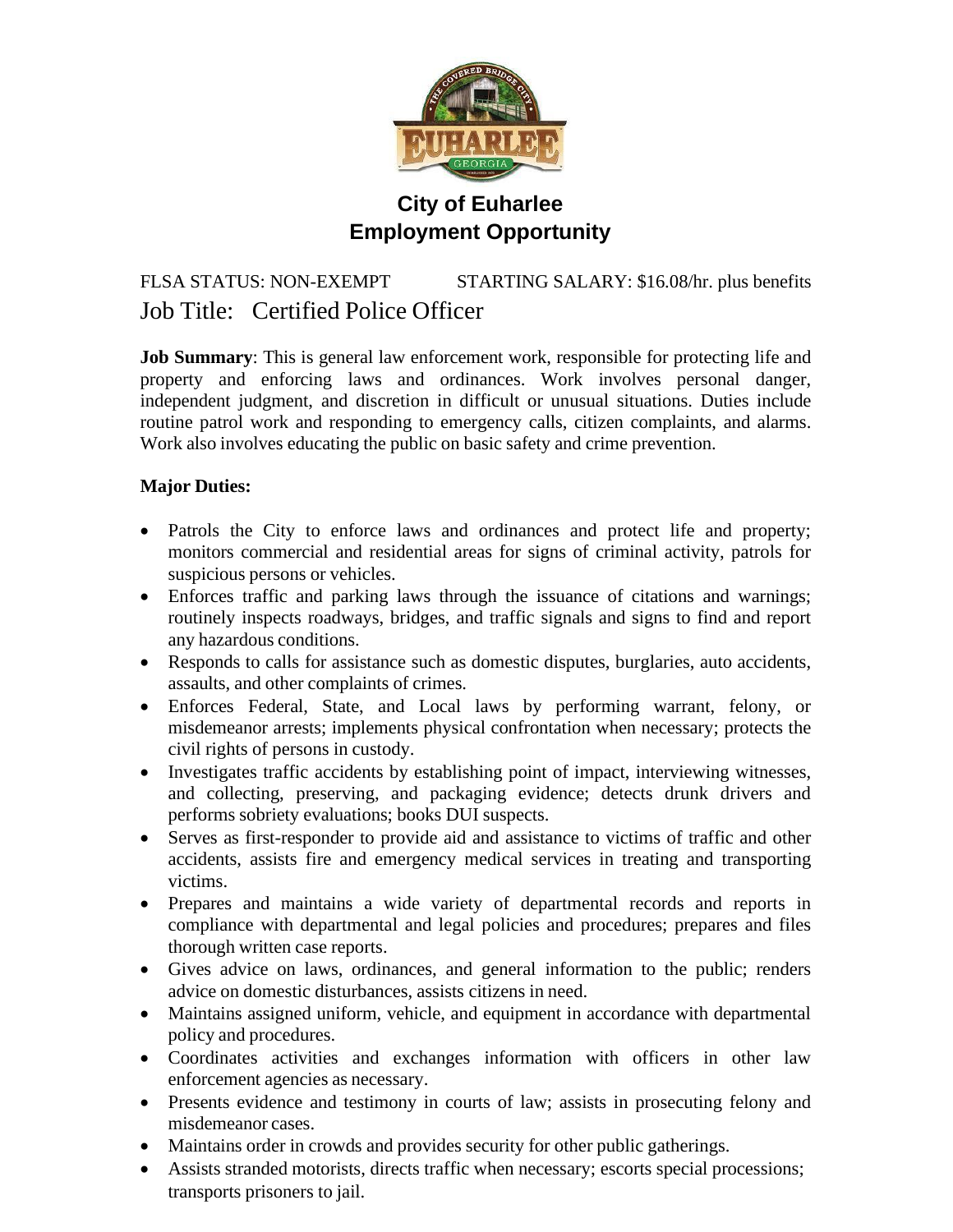• Participates in departmental training programs.

# **Job Title: Certified Police Officer (continued)**

- Serves and executes criminal and traffic warrants on felony and misdemeanor suspects.
- May serve in a variety of duty assignments including K-9, Community Outreach, and Station Duty.
- Perform other duties as required.

# **Knowledge Required by the Position:**

- Knowledge of the criminal justice system at the municipal, state, and federal levels.
- Knowledge of all aspects of police work, including modern crime prevention, investigation techniques, criminal identification, apprehension, detention, rules of evidence, traffic control and safety, and record keeping.
- Knowledge of or the ability to learn the geography of the City and the location of important buildings and areas.
- Knowledge of accident, domestic violence, and gang investigation.
- Skill in effective, clear and persuasive oral and written communications with individuals and groups.
- Skill in the use of personal computers.
- Skill in resolving conflicts and gaining cooperation among competing interest groups.
- Skill in the use of firearms.
- Ability to analyze situations and to take quick, effective, and reasonable courses of action given due regard to the surrounding hazards and circumstances of each situation.
- Ability to exercise sound judgment in evaluating situations and making decisions.
- Ability to establish and maintain effective relationships with subordinate employees, City officials, citizens and community groups.
- Ability to drive and operate the department's assigned vehicles and equipment in a safe and efficient manner.
- Ability to operate a law enforcement vehicle during both the day and night, in emergency situations involving speeds in excess of posted limits, in congested traffic and in unsafe road conditions caused by factors such as fog, smoke, rain, ice and snow.
- Ability to work routinely under highly stressful conditions including life-threatening situations.

**Supervisory Controls**: Work is performed under the general supervision of the assigned by higher ranking officer.

**Guidelines**: Guidelines include state and federal laws, traffic laws, local ordinances, and departmental policies and procedures. These guidelines are clear and specific, but require some interpretation in application. Work requires independent judgment and discretion in difficult or unusual situations.

**Complexity**: Work requires the exercise of independent thinking within the limits of guidelines, policies, standards, and precedents. Work involves personal danger.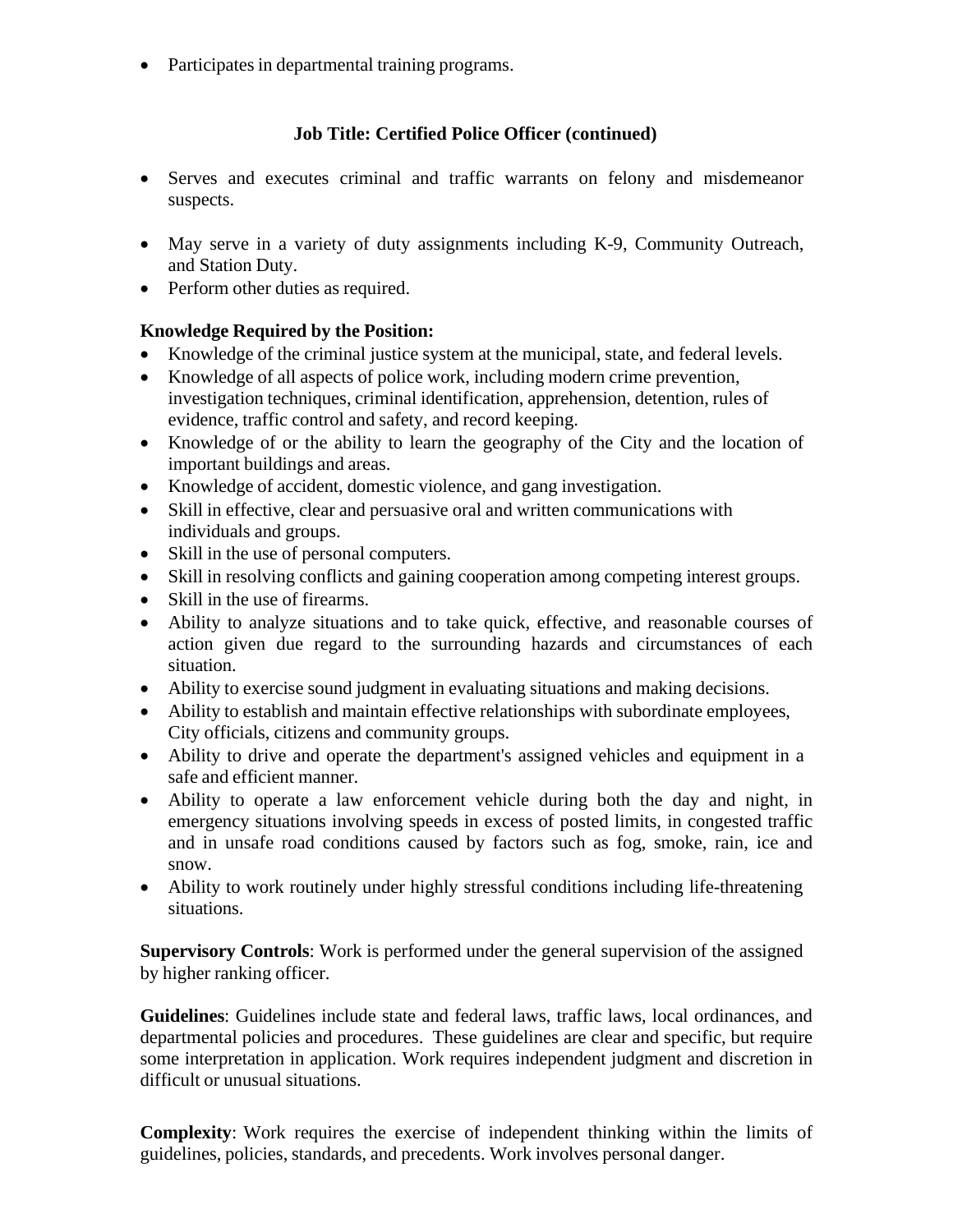### **Job Title: Certified Police Officer (continued)**

**Scope and Effect**: The purpose of this position is to protect life and property and enforce federal and state laws and local ordinances. Successful performance contributes to the safety and well-being of citizens and promotes the efficient and effective operation of the department.

**Personal Contacts**: Contacts are typically with co-workers, members of the court system, attorneys, judges, medical personnel, members of the general public, and law enforcement officers from other agencies.

**Purpose of Contacts**: Contacts are typically to exchange information, provide services and resolve problems.

**Physical Demands**: The work is typically performed with the employee intermittently sitting, standing, walking, running, bending, crouching or stooping. The employee must occasionally lift light or heavy objects, use equipment requiring a high degree of dexterity, are able to distinguish between shades of color, and use the physical force necessary to arrest and restrain persons.

**Work Environment**: The work is performed indoors, in a vehicle, and outdoors. The employee is exposed to occasional inclement weather, infectious diseases, irritating chemicals, and life-threatening situations. The work may require the use of protective equipment such as masks or gloves.

**Supervisory and Management Responsibility**: This position has no supervisory responsibilities.

## **MinimumQualifications**:

High school diploma or GED; Associates degree or two years of related college coursework or other specialized police related training preferred; POST (Peace Officer Standards and Training Council) basic mandated certification; possession of a valid State of Georgia driver's license (Class C) and a satisfactory Motor Vehicle Record (MVR); equivalent combination of education and experience.

The City of Euharlee is an Equal Opportunity Employer.

 *All applicants must complete a City of Euharlee employment application. Interested applicants can pick up an application in person at 30 Burge's Mill Road Euharlee, GA, 30145 or fill out the following application below.*

Closing Date: Open Until Filled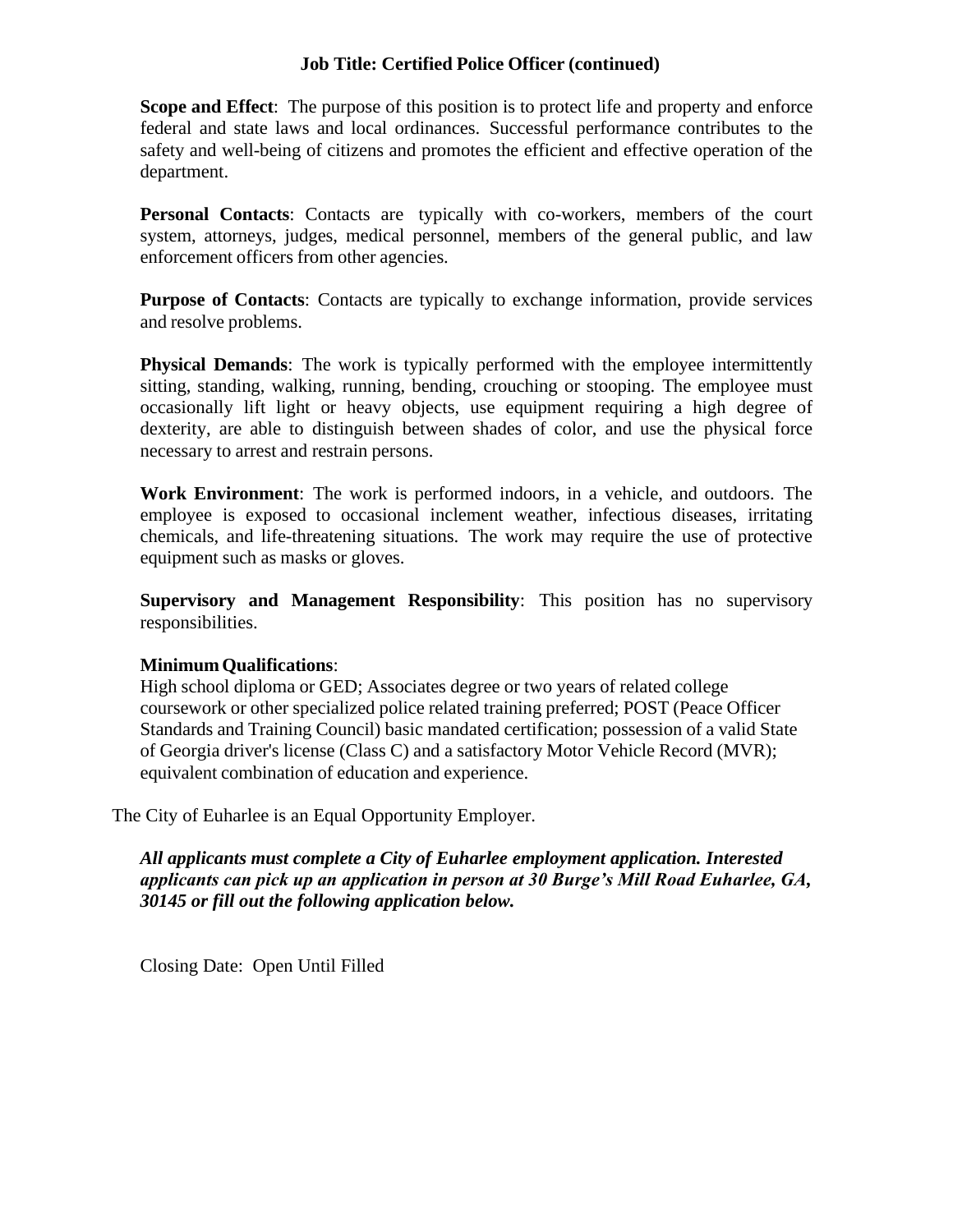# City of Euharlee

# Police Officer Application

\_\_\_\_\_\_\_\_\_\_\_\_\_\_\_\_\_\_\_\_\_\_\_\_\_\_\_\_\_\_\_\_\_\_\_ \_\_\_\_\_\_\_\_\_\_\_\_\_\_\_\_\_\_\_\_\_\_\_\_\_

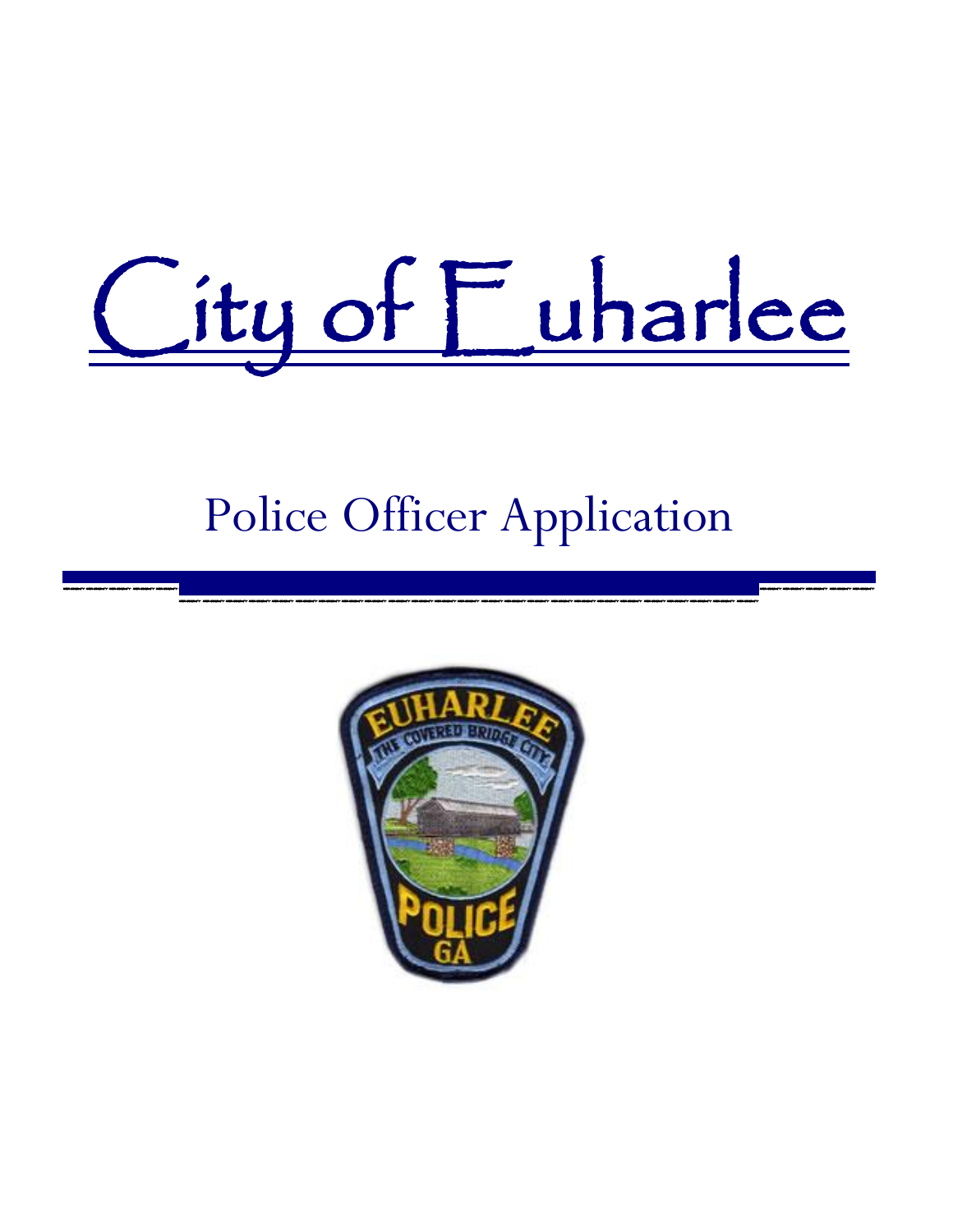#### **INSTRUCTIONS:**

Fill out this application completely and accurately. If you complete your application properly, it may increase your chances of employment. All statements in your application are subject to verification. **Incorrect statement(s) will bar or remove you from employment.** If writing space provided is inadequate, use the continuation sheet at the end of this application and identify additional information by question number. Use the term "DNA" ("Does Not Apply") if the question does not apply.

| 1. Name (Last)            | (First)                              |                                                              | (Middle)                                                                                  | 2. List any other names, aliases you have used or been known by.<br>(Include maiden name if applicable.) |                   |                        |        |  |  |  |
|---------------------------|--------------------------------------|--------------------------------------------------------------|-------------------------------------------------------------------------------------------|----------------------------------------------------------------------------------------------------------|-------------------|------------------------|--------|--|--|--|
|                           |                                      |                                                              |                                                                                           |                                                                                                          |                   |                        |        |  |  |  |
|                           |                                      |                                                              |                                                                                           |                                                                                                          |                   |                        |        |  |  |  |
|                           |                                      | 3. Home Address (No. Street, City, State, Zip Code & County) |                                                                                           | 4. Home Phone                                                                                            |                   | 5. Social Security No. |        |  |  |  |
|                           |                                      |                                                              |                                                                                           |                                                                                                          |                   |                        |        |  |  |  |
|                           |                                      |                                                              |                                                                                           |                                                                                                          |                   |                        |        |  |  |  |
|                           |                                      |                                                              | 6. With whom do you live with at the above address? List full names and addresses.        |                                                                                                          |                   |                        |        |  |  |  |
|                           |                                      |                                                              |                                                                                           |                                                                                                          |                   |                        |        |  |  |  |
| 7. Date of Birth<br>Month | Year<br>Day                          |                                                              | 8. Place of Birth (City, State, Zip Code)                                                 |                                                                                                          | 9. Sex            | 10. Height<br>Feet     | Inches |  |  |  |
|                           |                                      |                                                              |                                                                                           |                                                                                                          |                   |                        |        |  |  |  |
| 11. Weight                |                                      | 12. Age                                                      |                                                                                           | 13. Color of Eyes                                                                                        | 14. Color of Hair |                        |        |  |  |  |
|                           |                                      |                                                              |                                                                                           |                                                                                                          |                   |                        |        |  |  |  |
|                           |                                      |                                                              | 15. List any scars, blemishes, deformities, amputations, tattoos, etc. that you may have. |                                                                                                          |                   |                        |        |  |  |  |
|                           |                                      |                                                              |                                                                                           |                                                                                                          |                   |                        |        |  |  |  |
|                           | 16. Are you a U.S. citizen? If "yes" |                                                              |                                                                                           | If Naturalized, give particulars                                                                         |                   |                        |        |  |  |  |
| $\Box$ Yes                | $\Box$ No                            | □ Native Born                                                | $\Box$ Naturalized                                                                        |                                                                                                          |                   |                        |        |  |  |  |
|                           |                                      |                                                              |                                                                                           | 17. List every member of your immediate family who is living. Include Father, Mother, Sister, Brothers.  |                   |                        |        |  |  |  |
|                           | Name                                 |                                                              | Relationship                                                                              | Address                                                                                                  |                   | Occupation             |        |  |  |  |
|                           |                                      |                                                              |                                                                                           |                                                                                                          |                   |                        |        |  |  |  |
|                           |                                      |                                                              |                                                                                           |                                                                                                          |                   |                        |        |  |  |  |
|                           |                                      |                                                              |                                                                                           |                                                                                                          |                   |                        |        |  |  |  |
|                           |                                      |                                                              |                                                                                           |                                                                                                          |                   |                        |        |  |  |  |
|                           |                                      |                                                              |                                                                                           |                                                                                                          |                   |                        |        |  |  |  |
|                           |                                      |                                                              |                                                                                           |                                                                                                          |                   |                        |        |  |  |  |
|                           |                                      |                                                              |                                                                                           |                                                                                                          |                   |                        |        |  |  |  |
|                           |                                      |                                                              |                                                                                           |                                                                                                          |                   |                        |        |  |  |  |
|                           |                                      |                                                              |                                                                                           | <b>Medical History</b>                                                                                   |                   |                        |        |  |  |  |
|                           | prescribed narcotics?                | 18. Do you use or have you ever used prescribed and/or non-  |                                                                                           | If 'Yes", give full details.                                                                             |                   |                        |        |  |  |  |
| Yes<br>$\Box$             | $\Box$                               | No                                                           |                                                                                           |                                                                                                          |                   |                        |        |  |  |  |
| substances?               |                                      | 19. Do you use or have you ever used illegally controlled    |                                                                                           | If 'Yes", give full details.                                                                             |                   |                        |        |  |  |  |
| Yes<br>$\Box$             | $\Box$                               | No                                                           |                                                                                           |                                                                                                          |                   |                        |        |  |  |  |
| 20.                       |                                      | Do you use or have you ever used alcohol habitually?         |                                                                                           | If 'Yes", give full details.                                                                             |                   |                        |        |  |  |  |
| Yes<br>$\Box$             | $\Box$                               | No                                                           |                                                                                           |                                                                                                          |                   |                        |        |  |  |  |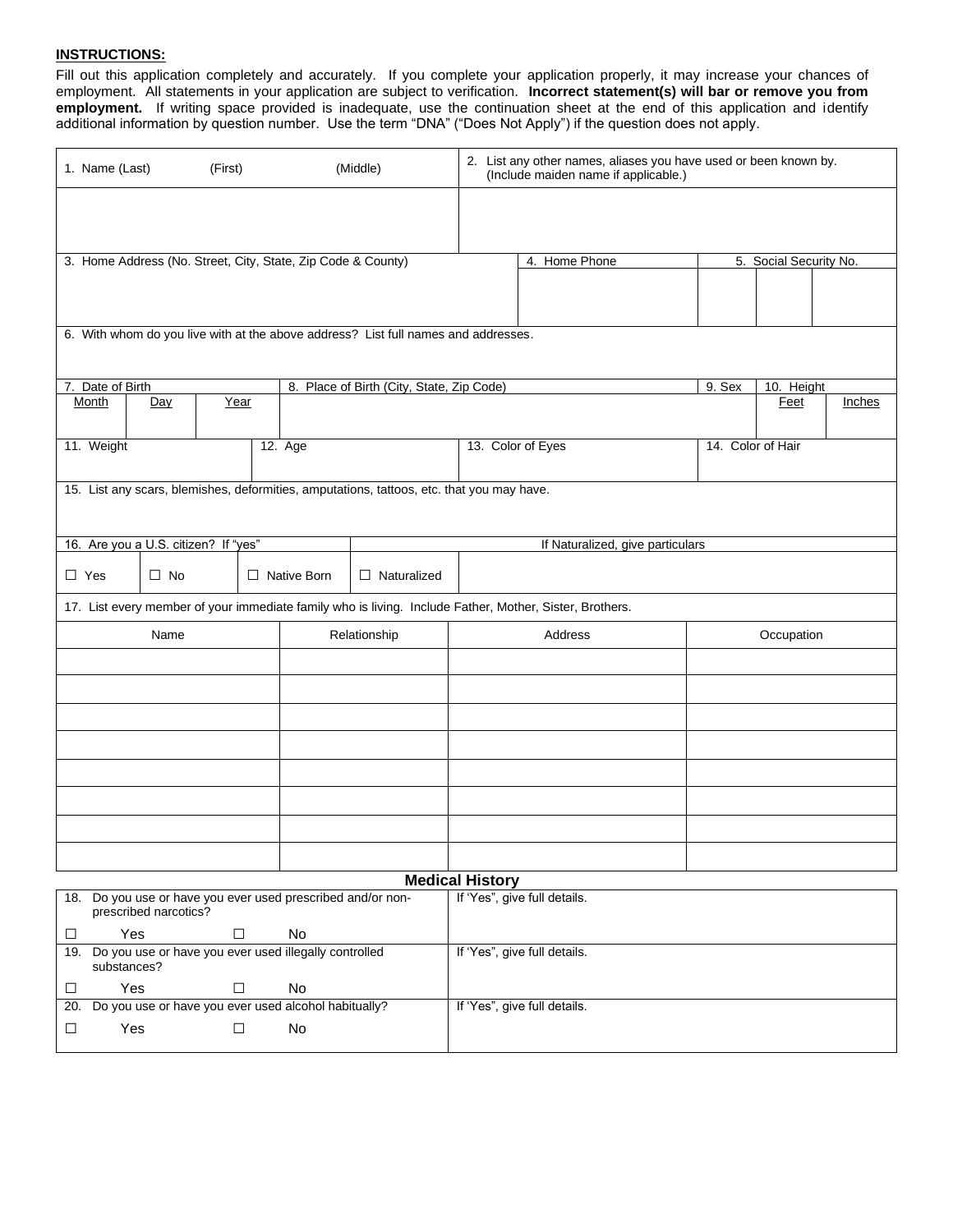#### **Medical History (Continued)**

| 21. Have you ever been in consultation with<br>a doctor or psychiatrist or been treated for a<br>nervous or mental disorder? | If "Yes", give doctors name address and date. |                                 |                   |                                    |  |  |
|------------------------------------------------------------------------------------------------------------------------------|-----------------------------------------------|---------------------------------|-------------------|------------------------------------|--|--|
| Yes<br>$\Box$<br>□<br>No                                                                                                     |                                               |                                 |                   |                                    |  |  |
| 22. Have you ever had any type of epileptic<br>seizure, blackout or fainting spell?                                          | If "Yes", give doctors name address and date. |                                 |                   |                                    |  |  |
| Yes<br>$\Box$<br>□<br>No                                                                                                     |                                               |                                 |                   |                                    |  |  |
| 23. Do you wear eyeglasses?                                                                                                  |                                               | 24. Do you wear contact lenses? |                   |                                    |  |  |
| Yes<br>$\Box$<br>No<br>□                                                                                                     |                                               | Yes<br>$\Box$                   | $\Box$<br>No      |                                    |  |  |
| 25. List all illnesses, operations and medical treatment you have had (including childhood illnesses)                        |                                               |                                 |                   |                                    |  |  |
| Ailment                                                                                                                      |                                               | Approximate Date(s)             |                   | Treatment                          |  |  |
|                                                                                                                              |                                               |                                 |                   |                                    |  |  |
|                                                                                                                              |                                               |                                 |                   |                                    |  |  |
|                                                                                                                              |                                               |                                 |                   |                                    |  |  |
|                                                                                                                              |                                               |                                 |                   |                                    |  |  |
|                                                                                                                              |                                               |                                 |                   |                                    |  |  |
|                                                                                                                              |                                               |                                 |                   |                                    |  |  |
|                                                                                                                              |                                               | <b>Social Status</b>            |                   |                                    |  |  |
| $\Box$<br>26. Are you single?<br>Married                                                                                     | $\Box$<br>Separated                           | $\Box$                          | $\Box$<br>Widowed | $\Box$<br>Divorced                 |  |  |
| 27. Are you living with your spouse?                                                                                         | If "No", explain.                             |                                 |                   |                                    |  |  |
| Yes<br>$\Box$<br>No<br>□                                                                                                     |                                               |                                 |                   |                                    |  |  |
| 28. Give the following information regarding marriage or marriages:                                                          |                                               |                                 |                   |                                    |  |  |
| Date                                                                                                                         |                                               | Where                           |                   | Wife's Maiden Name                 |  |  |
|                                                                                                                              |                                               |                                 |                   |                                    |  |  |
|                                                                                                                              |                                               |                                 |                   |                                    |  |  |
|                                                                                                                              |                                               |                                 |                   |                                    |  |  |
| 29. If a marriage to which you were a party was ever dissolved, fill out the following:                                      |                                               |                                 |                   |                                    |  |  |
|                                                                                                                              |                                               | (Explain)                       |                   | To whom was action granted?        |  |  |
| Separated                                                                                                                    |                                               |                                 |                   |                                    |  |  |
| Divorced                                                                                                                     |                                               |                                 |                   |                                    |  |  |
| Annulled                                                                                                                     |                                               |                                 |                   |                                    |  |  |
| 30. Are you paying alimony?                                                                                                  | If "Yes", explain:                            |                                 |                   |                                    |  |  |
| Yes<br>$\Box$<br>No<br>□                                                                                                     |                                               |                                 |                   |                                    |  |  |
| 31. If divorced, list the name(s) of your previous<br>spouse(s) and where they reside:                                       |                                               |                                 |                   |                                    |  |  |
| 32. List below every child born to you, adopted by you and stepchildren:                                                     |                                               |                                 |                   |                                    |  |  |
| Name                                                                                                                         | Date of Birth                                 | Place of Birth                  |                   | Where does the child live and with |  |  |
|                                                                                                                              |                                               |                                 |                   | whom?                              |  |  |
|                                                                                                                              |                                               |                                 |                   |                                    |  |  |
|                                                                                                                              |                                               |                                 |                   |                                    |  |  |
|                                                                                                                              |                                               |                                 |                   |                                    |  |  |
| 33. Are you now supporting all children born to<br>adopted by you and stepchildren?                                          | If 'No", explain fully:<br>you,               |                                 |                   |                                    |  |  |
| Yes<br>$\Box$<br>No<br>$\Box$                                                                                                |                                               |                                 |                   |                                    |  |  |
|                                                                                                                              |                                               |                                 |                   |                                    |  |  |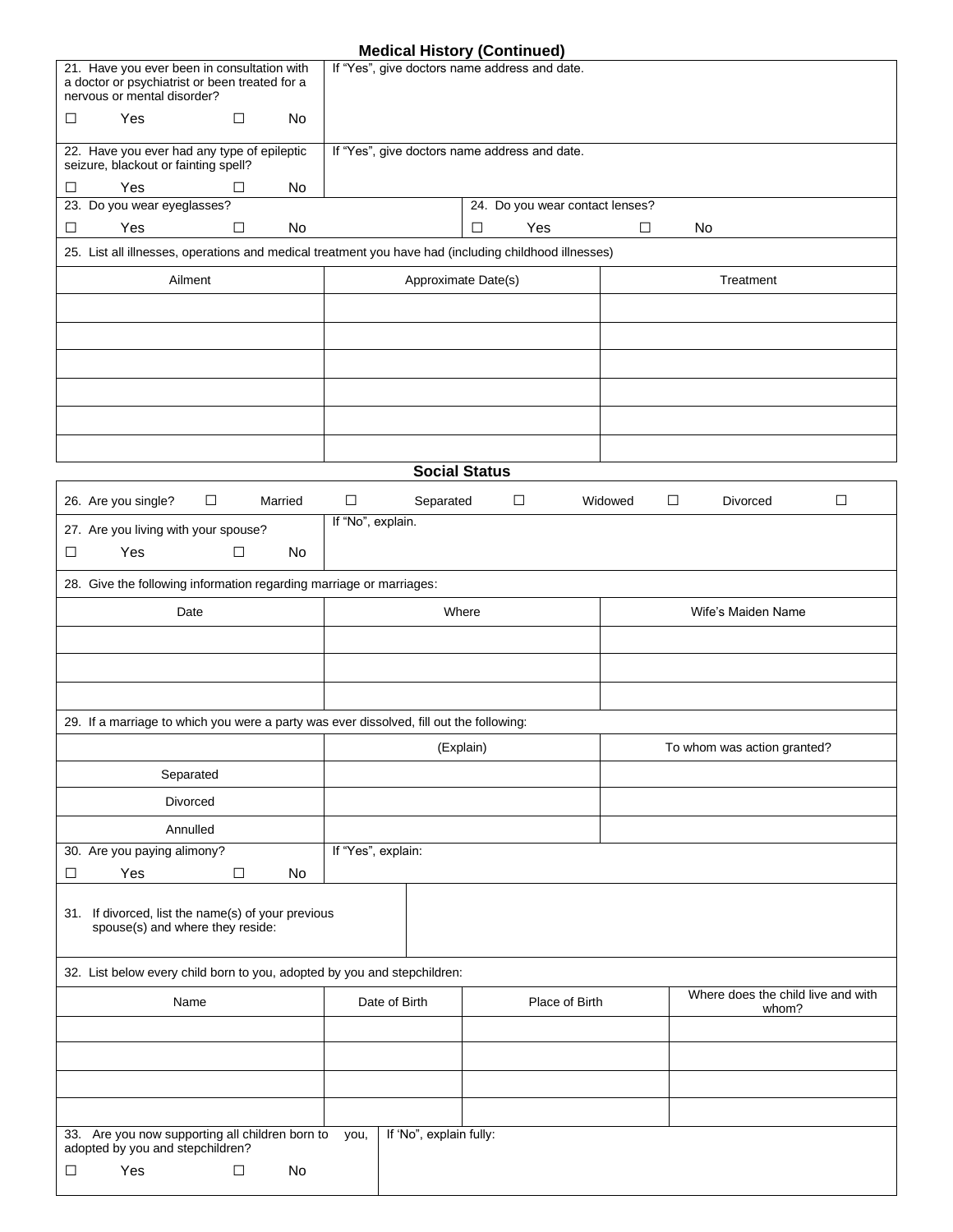| <b>Social Status (Continued)</b> |
|----------------------------------|
|----------------------------------|

| 34. Have you ever been named as the natural father<br>in a paternity proceeding?                | If "Yes", explain:     | --------- |                  |                                                                             |     |          |                     |
|-------------------------------------------------------------------------------------------------|------------------------|-----------|------------------|-----------------------------------------------------------------------------|-----|----------|---------------------|
| No<br>Yes<br>□<br>⊔                                                                             |                        |           |                  |                                                                             |     |          |                     |
| 35. Are you paying child support?                                                               | If "Yes", explain:     |           |                  |                                                                             |     |          |                     |
| $\Box$<br>Yes<br>No<br>⊔                                                                        |                        |           |                  |                                                                             |     |          |                     |
|                                                                                                 | <b>Education</b>       |           |                  |                                                                             |     |          |                     |
| 36. List the various schools you have attended and other requested information.                 |                        |           |                  |                                                                             |     |          |                     |
| Name and address of school                                                                      | No. of Years           |           |                  |                                                                             |     | Graduate | Average             |
| (include City, State and Zip Code)                                                              | Completed              |           | Date(s) Attended |                                                                             | Yes | No       | Grade               |
| Grammar School(s)                                                                               |                        |           |                  |                                                                             |     |          |                     |
|                                                                                                 |                        |           |                  |                                                                             |     |          |                     |
|                                                                                                 |                        |           |                  |                                                                             |     |          |                     |
|                                                                                                 |                        |           |                  |                                                                             |     |          |                     |
| <b>High Schools</b>                                                                             |                        |           |                  |                                                                             |     |          |                     |
|                                                                                                 |                        |           |                  |                                                                             |     |          |                     |
|                                                                                                 |                        |           |                  |                                                                             |     |          |                     |
|                                                                                                 |                        |           |                  |                                                                             |     |          |                     |
|                                                                                                 |                        |           |                  |                                                                             |     |          |                     |
| College or University                                                                           |                        |           |                  |                                                                             |     |          |                     |
|                                                                                                 |                        |           |                  |                                                                             |     |          |                     |
|                                                                                                 |                        |           |                  |                                                                             |     |          |                     |
|                                                                                                 |                        |           |                  |                                                                             |     |          |                     |
|                                                                                                 |                        |           |                  |                                                                             |     |          |                     |
| Extension or Correspondence Courses                                                             |                        |           |                  |                                                                             |     |          |                     |
|                                                                                                 |                        |           |                  |                                                                             |     |          |                     |
|                                                                                                 |                        |           |                  |                                                                             |     |          |                     |
|                                                                                                 |                        |           |                  |                                                                             |     |          |                     |
| 37. Junior College, Colleges or Universities                                                    | Full                   | Part      |                  | Subjects Taken                                                              |     |          | Degree(s) Attained  |
|                                                                                                 | Time                   | Time      |                  |                                                                             |     |          |                     |
|                                                                                                 |                        |           | Major            | Minor                                                                       |     |          |                     |
|                                                                                                 |                        |           |                  |                                                                             |     |          |                     |
|                                                                                                 |                        |           |                  |                                                                             |     |          |                     |
|                                                                                                 |                        |           |                  |                                                                             |     |          |                     |
|                                                                                                 | If 'Yes", explain:     |           |                  |                                                                             |     |          |                     |
| 38. Were you ever expelled or suspended from any<br>school?                                     |                        |           |                  |                                                                             |     |          |                     |
| Yes<br>No<br>□<br>□                                                                             |                        |           |                  |                                                                             |     |          |                     |
| 39. List any other formal education beyond High School you                                      |                        |           |                  |                                                                             |     |          |                     |
| have, including special training courses.                                                       |                        |           |                  |                                                                             |     |          |                     |
| 40. Lisa any professional licenses or certificates you                                          |                        |           |                  |                                                                             |     |          |                     |
| hold or have held.                                                                              |                        |           |                  |                                                                             |     |          |                     |
|                                                                                                 | <b>Driving History</b> |           |                  |                                                                             |     |          |                     |
| Do you posses a valid operators or chauffeurs<br>Can you operate an<br>42.<br>41.               |                        |           |                  | If 'Yes", date of                                                           |     |          | Drivers License No. |
| automobile?<br>license in the state of Georgia?                                                 |                        |           |                  | expiration                                                                  |     |          |                     |
| $\Box$<br>No<br>$\Box$<br>$\Box$<br>Yes<br>Yes<br>□                                             | No                     |           |                  |                                                                             |     |          |                     |
| Have you ever been refused an<br>If "Yes", explain<br>43.<br>operators or chauffeurs license by |                        |           |                  | Have you ever had an operators or<br>chauffeurs license in any other state? |     |          |                     |
| any state?                                                                                      |                        |           |                  | □                                                                           | Yes | □        | No                  |
| Yes<br>$\Box$<br>No<br>⊔                                                                        |                        |           |                  |                                                                             |     |          |                     |
| Was your license ever suspended or revoked?<br>44.                                              | If "Yes", explain      |           |                  |                                                                             |     |          |                     |
| Yes<br>$\Box$<br>No<br>□                                                                        |                        |           |                  |                                                                             |     |          |                     |
| Has your license ever been placed on probation?<br>45.                                          | If "Yes", explain      |           |                  |                                                                             |     |          |                     |
| $\Box$<br>$\Box$<br>Yes<br>No                                                                   |                        |           |                  |                                                                             |     |          |                     |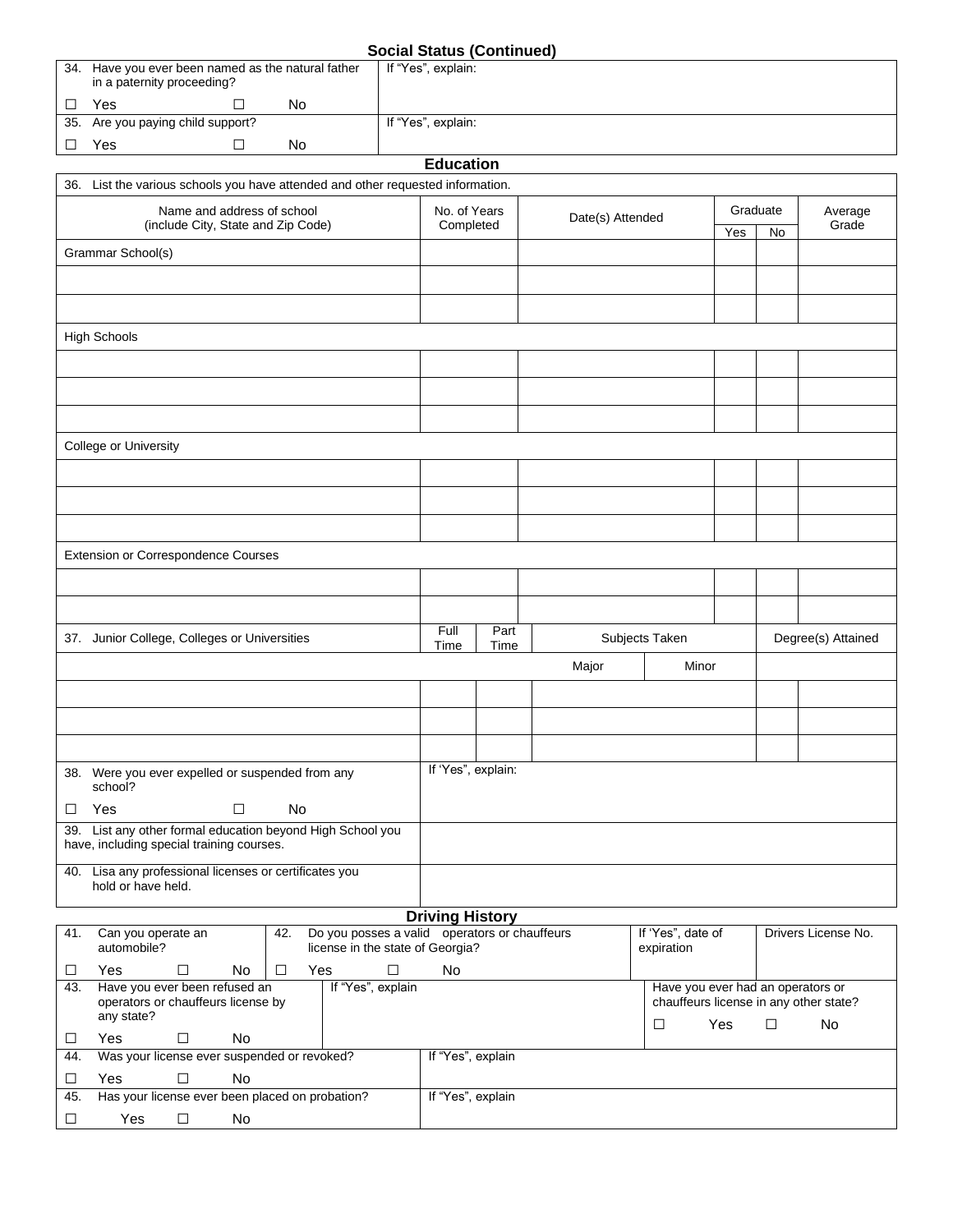#### **Residences**

|                      |                                                                                            | 46. List your addresses for the last ten years, starting with present address.            |              |                                              |                         |                 |  |                                                                                                                   |                        |  |                                |
|----------------------|--------------------------------------------------------------------------------------------|-------------------------------------------------------------------------------------------|--------------|----------------------------------------------|-------------------------|-----------------|--|-------------------------------------------------------------------------------------------------------------------|------------------------|--|--------------------------------|
| From<br>(MM/YYYY)    | To<br>(MM/YYYY)                                                                            |                                                                                           |              | <b>Address of Residence</b>                  |                         |                 |  |                                                                                                                   | City, State & Zip Code |  |                                |
|                      |                                                                                            |                                                                                           |              |                                              |                         |                 |  |                                                                                                                   |                        |  |                                |
|                      |                                                                                            |                                                                                           |              |                                              |                         |                 |  |                                                                                                                   |                        |  |                                |
|                      |                                                                                            |                                                                                           |              |                                              |                         |                 |  |                                                                                                                   |                        |  |                                |
|                      |                                                                                            |                                                                                           |              |                                              |                         |                 |  |                                                                                                                   |                        |  |                                |
|                      |                                                                                            |                                                                                           |              |                                              |                         |                 |  |                                                                                                                   |                        |  |                                |
|                      |                                                                                            |                                                                                           |              |                                              |                         |                 |  |                                                                                                                   |                        |  |                                |
|                      |                                                                                            |                                                                                           |              |                                              |                         |                 |  |                                                                                                                   |                        |  |                                |
|                      |                                                                                            |                                                                                           |              |                                              |                         |                 |  |                                                                                                                   |                        |  |                                |
| 47.                  | Do you own or are you buying your<br>own home?                                             |                                                                                           | 48.          | Do you own or are you buying<br>real estate? |                         | other           |  | If "Yes", give location                                                                                           |                        |  |                                |
| Yes<br>⊔             | $\Box$                                                                                     | No                                                                                        | Yes<br>□     |                                              | □<br>No                 |                 |  |                                                                                                                   |                        |  |                                |
|                      |                                                                                            |                                                                                           |              |                                              | <b>Military Service</b> |                 |  |                                                                                                                   |                        |  |                                |
| 49.<br>Yes<br>$\Box$ | organization of the U.S.?<br>$\Box$                                                        | Have you ever served in any military<br>No                                                |              | If "Yes", which branch?                      |                         |                 |  |                                                                                                                   |                        |  |                                |
| 50.                  | What is your service serial no.?<br>Highest rank held?<br>51.<br>52.<br>Rank at discharge? |                                                                                           |              |                                              |                         |                 |  |                                                                                                                   |                        |  |                                |
|                      |                                                                                            |                                                                                           |              |                                              |                         |                 |  |                                                                                                                   |                        |  |                                |
| 53.                  | Give date and location of entrance to active duty<br>54. List period(s) of active service: |                                                                                           |              |                                              |                         |                 |  |                                                                                                                   |                        |  |                                |
|                      | City                                                                                       |                                                                                           | <b>State</b> |                                              |                         | From (Date)     |  |                                                                                                                   |                        |  | To (Date)                      |
|                      |                                                                                            |                                                                                           |              |                                              |                         |                 |  |                                                                                                                   |                        |  |                                |
| 55.                  | Give date and location of discharge                                                        |                                                                                           |              |                                              |                         |                 |  | 56. What type of discharge did you receive (honorable, medical,<br>dishonorable, honorable conditions). Be Exact. |                        |  |                                |
|                      | City                                                                                       |                                                                                           | <b>State</b> |                                              |                         |                 |  |                                                                                                                   |                        |  |                                |
| 57                   | Do you or have you ever received a<br>government disability pension?                       |                                                                                           |              | If "Yes", explain                            |                         |                 |  |                                                                                                                   |                        |  |                                |
| □                    | $\Box$<br>Yes                                                                              | No                                                                                        |              |                                              |                         |                 |  |                                                                                                                   |                        |  |                                |
|                      | 58. If you are a non-vet, list the following:                                              |                                                                                           |              |                                              |                         | Local Board No. |  |                                                                                                                   |                        |  | Address, City, State, Zip Code |
| 59.                  |                                                                                            | List all draft classifications you have had. (1-4, 4-F etc.)                              |              |                                              |                         |                 |  |                                                                                                                   |                        |  |                                |
|                      |                                                                                            |                                                                                           |              |                                              |                         |                 |  |                                                                                                                   |                        |  |                                |
|                      |                                                                                            | 60. Were you ever convicted at a Court-Martial?                                           |              | If "Yes", Explain                            |                         |                 |  |                                                                                                                   |                        |  |                                |
| $\Box$ Yes           | $\Box$                                                                                     | No.                                                                                       |              |                                              |                         |                 |  | <b>Branch</b>                                                                                                     | Unit                   |  | Rank                           |
|                      | United States Reserve Forces?                                                              | 61. Are you now, or were you ever a member of the                                         |              | If "Yes"                                     |                         |                 |  |                                                                                                                   |                        |  |                                |
| $\Box$ Yes           | $\Box$                                                                                     | No                                                                                        |              | $\Box$ Active                                | $\Box$ Inactive         |                 |  | From                                                                                                              |                        |  | To                             |
|                      |                                                                                            |                                                                                           |              |                                              |                         |                 |  |                                                                                                                   |                        |  |                                |
|                      | Address (include City, State, Zip Code)                                                    |                                                                                           |              |                                              |                         |                 |  |                                                                                                                   |                        |  |                                |
|                      |                                                                                            | 62. Are you now, or were you ever a member of the                                         |              |                                              | If "Yes", what state?   |                 |  | Regiment                                                                                                          |                        |  | Unit                           |
| National Guard?      |                                                                                            |                                                                                           |              | Rank                                         |                         |                 |  | Type of Discharge                                                                                                 | From                   |  | To                             |
| $\Box$ Yes           | $\Box$                                                                                     | No                                                                                        |              |                                              |                         |                 |  |                                                                                                                   |                        |  |                                |
|                      |                                                                                            | 63. List any disciplinary action taken against you in the National Guard or Reserve unit? |              |                                              |                         |                 |  |                                                                                                                   |                        |  |                                |
|                      |                                                                                            |                                                                                           |              |                                              |                         |                 |  |                                                                                                                   |                        |  |                                |
|                      |                                                                                            |                                                                                           |              |                                              |                         |                 |  |                                                                                                                   |                        |  |                                |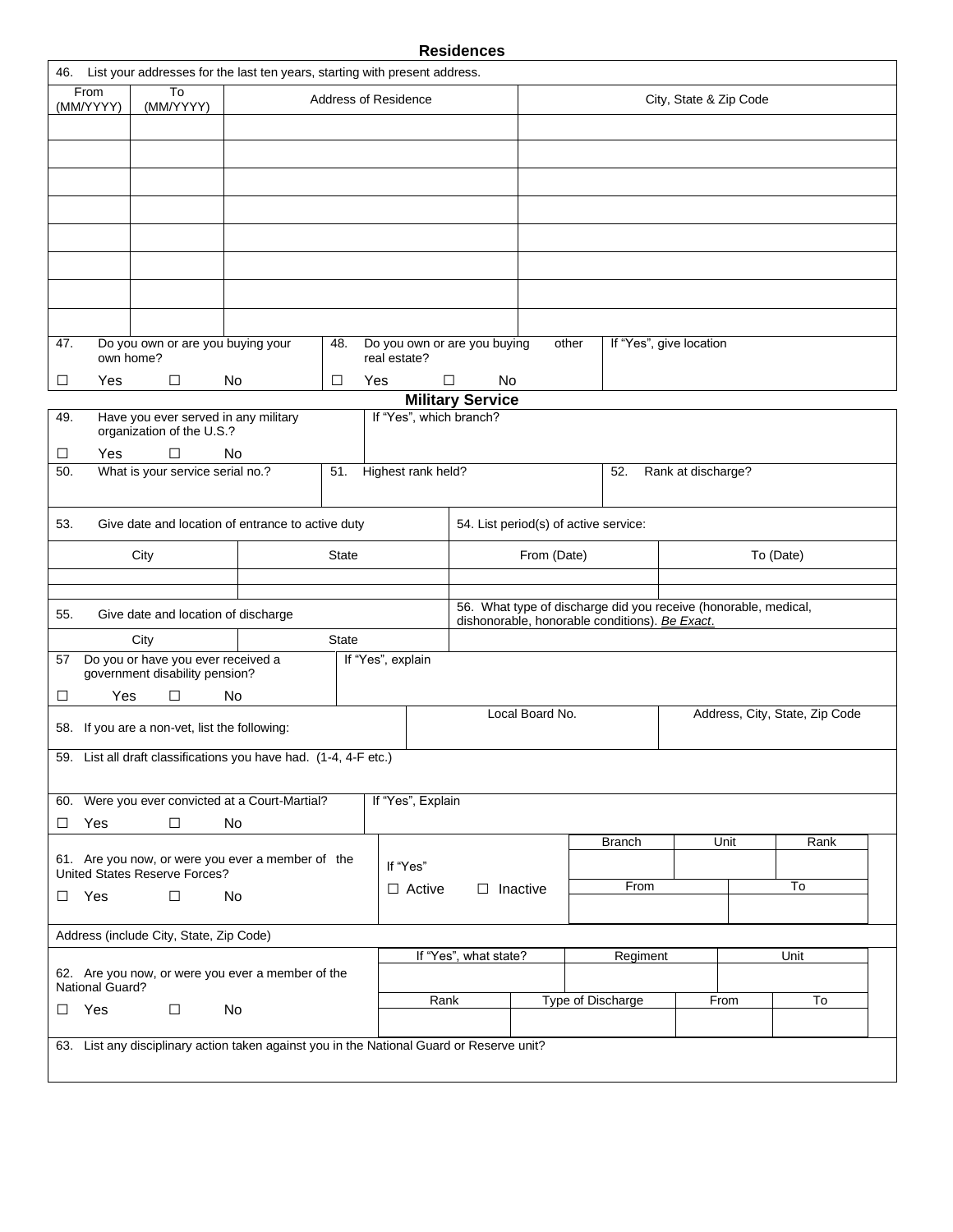|        |                                                                                      |                    |                |                    |                                | <b>Criminal History</b>    |                                            |                                                                      |                     |  |  |  |
|--------|--------------------------------------------------------------------------------------|--------------------|----------------|--------------------|--------------------------------|----------------------------|--------------------------------------------|----------------------------------------------------------------------|---------------------|--|--|--|
|        | 64. Have you ever been<br>convicted?                                                 |                    |                | Date               |                                | By Whom<br>(Police Agency) |                                            | <b>Crime Charged</b>                                                 | Disposition of Case |  |  |  |
| $\Box$ | Yes                                                                                  | $\square$ No       |                |                    |                                |                            |                                            |                                                                      |                     |  |  |  |
|        |                                                                                      |                    |                |                    |                                |                            |                                            |                                                                      |                     |  |  |  |
|        | If "Yes", explain                                                                    |                    |                |                    |                                |                            |                                            |                                                                      |                     |  |  |  |
|        | 65. Have you ever been placed on probation?                                          |                    |                |                    | If "Yes", explain              |                            |                                            |                                                                      |                     |  |  |  |
| □      | Yes                                                                                  | $\square$ No       |                |                    |                                |                            |                                            |                                                                      |                     |  |  |  |
|        | 66. Have you ever been required to pay a fine<br>in excess of \$25.00?               |                    |                |                    | If "Yes", explain              |                            |                                            |                                                                      |                     |  |  |  |
| $\Box$ | Yes                                                                                  | □                  | No             |                    |                                |                            |                                            |                                                                      |                     |  |  |  |
|        | 67. Have you ever been reported as a missing<br>person or as a runaway?              |                    |                |                    |                                |                            |                                            | If "Yes", explain details, including jurisdiction dates and outcome: |                     |  |  |  |
| $\Box$ | Yes                                                                                  | $\Box$             | No             |                    |                                |                            |                                            |                                                                      |                     |  |  |  |
|        | 68. Have you ever been the victim<br>of a crime?                                     |                    |                | police?            | Was this crime reported to the |                            | If you were a "victim", explain:           |                                                                      |                     |  |  |  |
| $\Box$ | Yes                                                                                  | $\Box$             | No             | Yes<br>$\Box$      | $\Box$<br>No                   |                            |                                            |                                                                      |                     |  |  |  |
|        | 69. Have you ever been<br>fingerprinted by a police agency<br>other than for arrest? |                    |                | If "Yes", explain: |                                |                            |                                            |                                                                      |                     |  |  |  |
| $\Box$ | Yes                                                                                  | $\Box$             | <b>No</b>      |                    |                                |                            |                                            |                                                                      |                     |  |  |  |
|        |                                                                                      |                    |                |                    | Purpose<br>Agency<br>Date      |                            |                                            |                                                                      |                     |  |  |  |
|        |                                                                                      |                    |                |                    |                                |                            |                                            |                                                                      |                     |  |  |  |
|        |                                                                                      |                    |                |                    |                                |                            |                                            |                                                                      |                     |  |  |  |
|        | 72. List all traffic citations you have received:                                    |                    |                |                    |                                |                            |                                            |                                                                      |                     |  |  |  |
|        |                                                                                      | Location<br>(City) |                |                    | Approximate<br>Date            |                            | Nature of Violation<br>Disposition of case |                                                                      |                     |  |  |  |
|        |                                                                                      |                    |                |                    |                                |                            |                                            |                                                                      |                     |  |  |  |
|        |                                                                                      |                    |                |                    |                                |                            |                                            |                                                                      |                     |  |  |  |
|        |                                                                                      |                    |                |                    |                                |                            |                                            |                                                                      |                     |  |  |  |
|        |                                                                                      |                    |                |                    |                                |                            |                                            |                                                                      |                     |  |  |  |
|        |                                                                                      |                    |                |                    |                                |                            |                                            |                                                                      |                     |  |  |  |
|        |                                                                                      |                    |                |                    |                                |                            |                                            |                                                                      |                     |  |  |  |
|        |                                                                                      |                    |                |                    |                                |                            |                                            |                                                                      |                     |  |  |  |
|        | 71. Are there any pending warrants, traffic or                                       |                    |                |                    | If "Yes", explain              |                            |                                            |                                                                      |                     |  |  |  |
| □      | otherwise, now pending against you?<br>Yes                                           | $\Box$             | No             |                    |                                |                            |                                            |                                                                      |                     |  |  |  |
|        |                                                                                      |                    |                |                    |                                | <b>Employment History</b>  |                                            |                                                                      |                     |  |  |  |
|        |                                                                                      |                    |                |                    | Agency                         |                            | Approximate Date<br>of Exam                | Position on List                                                     | <b>Status</b>       |  |  |  |
|        | 72. Have you ever taken a civil service<br>exam?                                     |                    |                |                    |                                |                            |                                            |                                                                      |                     |  |  |  |
| $\Box$ | Yes                                                                                  | $\Box$             | No             |                    |                                |                            |                                            |                                                                      |                     |  |  |  |
|        |                                                                                      |                    |                |                    |                                |                            |                                            |                                                                      |                     |  |  |  |
|        | 73. Are you now on any eligibility list?<br>$V_{\alpha}$                             | $\Box$             | N <sub>0</sub> |                    | If "Yes", explain              |                            |                                            |                                                                      |                     |  |  |  |

| Yes                                                                | No |                   |
|--------------------------------------------------------------------|----|-------------------|
| 74. Were you ever placed on a civil<br>service list and not hired? |    | If "Yes", explain |
| Yes                                                                | No |                   |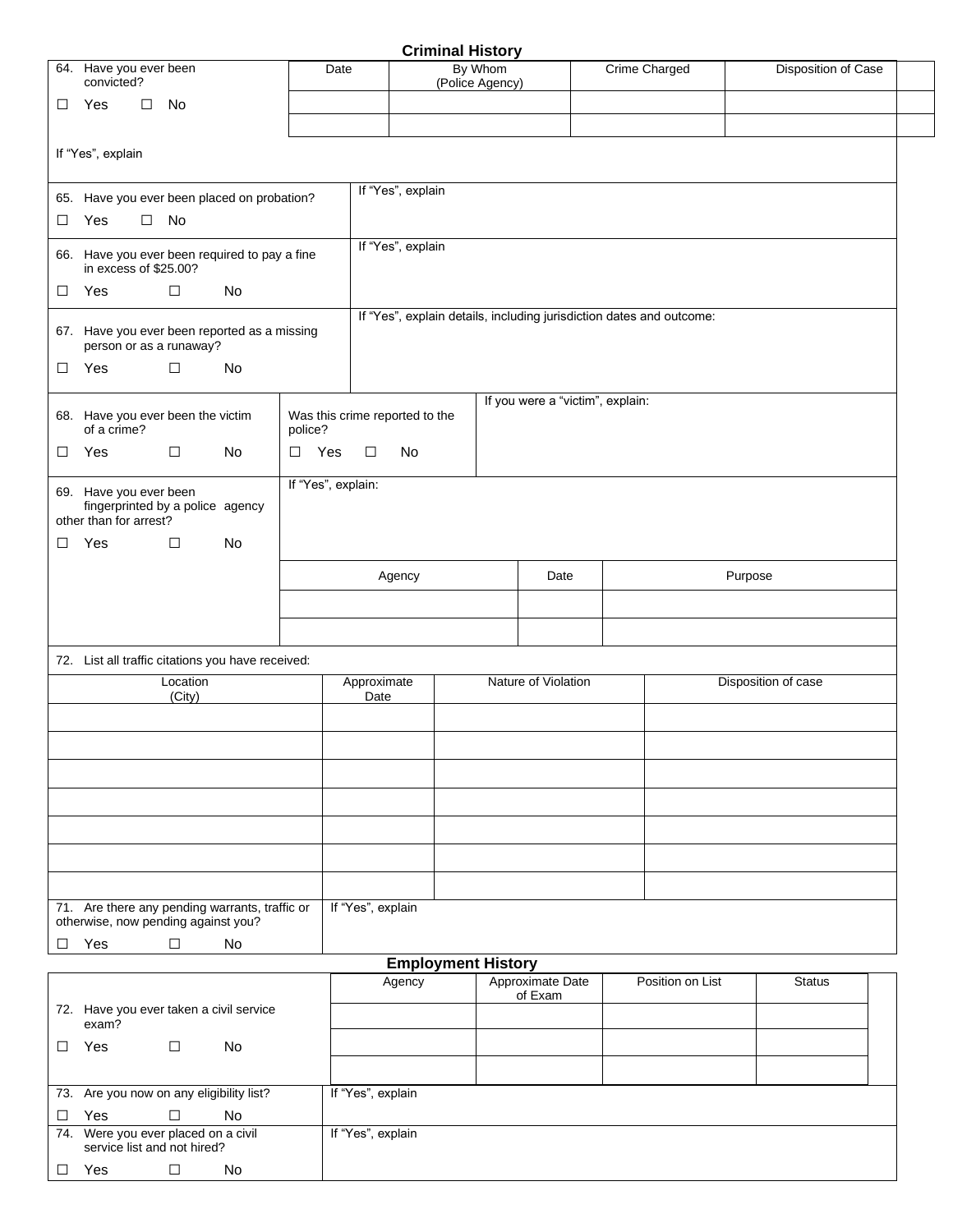# **Employment History (continued)**

|    | service position.               | 75. Were you ever rejected for any civil                  |                                                                                          | If "Yes", explain |                     |                                                              |             |                                             |      |                                                                                                                                                        |  |  |
|----|---------------------------------|-----------------------------------------------------------|------------------------------------------------------------------------------------------|-------------------|---------------------|--------------------------------------------------------------|-------------|---------------------------------------------|------|--------------------------------------------------------------------------------------------------------------------------------------------------------|--|--|
| □  | Yes                             | □                                                         | No                                                                                       |                   |                     |                                                              |             |                                             |      |                                                                                                                                                        |  |  |
|    |                                 |                                                           | 76. Have you ever submitted an application for appointment to another police department? |                   |                     |                                                              |             |                                             |      | Date                                                                                                                                                   |  |  |
| □  | Yes                             | $\Box$                                                    | No                                                                                       |                   |                     |                                                              |             |                                             |      |                                                                                                                                                        |  |  |
|    |                                 |                                                           |                                                                                          | If 'Yes"          |                     |                                                              |             |                                             |      |                                                                                                                                                        |  |  |
|    |                                 | officer or held a similar position?                       | 77. Have you ever been a law enforcement                                                 |                   | Position            |                                                              | Date (From) |                                             | (To) | Location                                                                                                                                               |  |  |
| ⊔  | Yes                             | □                                                         | No                                                                                       |                   |                     |                                                              |             |                                             |      |                                                                                                                                                        |  |  |
|    |                                 |                                                           |                                                                                          |                   |                     | Local Office                                                 | Address     |                                             |      | For How long                                                                                                                                           |  |  |
|    |                                 |                                                           | 78. Have you ever received unemployment                                                  | <b>Type</b>       |                     |                                                              |             |                                             |      |                                                                                                                                                        |  |  |
|    | benefits or                     | insurance or other federal, state or local<br>assistance. |                                                                                          |                   |                     |                                                              |             |                                             |      |                                                                                                                                                        |  |  |
| ⊔  | Yes                             | $\Box$                                                    | <b>No</b>                                                                                |                   |                     |                                                              |             |                                             |      |                                                                                                                                                        |  |  |
|    |                                 | 79. Were you ever discharged or                           |                                                                                          |                   |                     | If "Yes", explain, include names and addresses of employers. |             |                                             |      |                                                                                                                                                        |  |  |
|    |                                 | forced to resign for any of<br>the following; misconduct, |                                                                                          |                   |                     |                                                              |             |                                             |      |                                                                                                                                                        |  |  |
|    |                                 | unsatisfactory service or while                           |                                                                                          |                   |                     |                                                              |             |                                             |      |                                                                                                                                                        |  |  |
| □  | under investigation<br>Yes      | $\Box$                                                    | No                                                                                       |                   |                     |                                                              |             |                                             |      |                                                                                                                                                        |  |  |
|    | 80. Are you now or have you     |                                                           | If "Yes", explain                                                                        |                   |                     |                                                              |             |                                             |      |                                                                                                                                                        |  |  |
|    | business as an owner,           | ever been engaged in any                                  |                                                                                          |                   |                     |                                                              |             |                                             |      |                                                                                                                                                        |  |  |
|    | partner or corporate<br>member? |                                                           |                                                                                          |                   |                     |                                                              |             |                                             |      |                                                                                                                                                        |  |  |
| ⊔  | <b>Yes</b>                      | □                                                         | <b>No</b>                                                                                |                   |                     |                                                              |             |                                             |      |                                                                                                                                                        |  |  |
|    |                                 |                                                           |                                                                                          |                   |                     |                                                              |             |                                             |      | 81. List all jobs you have held for the last ten years, including periods of unemployment. Put your present or most recent job first. Include military |  |  |
|    |                                 |                                                           | service in proper time sequence and temporary or part time jobs.                         |                   |                     |                                                              |             |                                             |      |                                                                                                                                                        |  |  |
|    |                                 | <b>Employer Name</b>                                      |                                                                                          |                   | <b>Phone Number</b> | <b>Address</b>                                               |             |                                             |      | Type of Business                                                                                                                                       |  |  |
|    |                                 | Supervisor Name and Title                                 |                                                                                          |                   | From (Date)         | To (Date)                                                    |             | Salary per month                            |      | Exact title or position                                                                                                                                |  |  |
| 1. |                                 |                                                           |                                                                                          |                   |                     |                                                              | \$          |                                             |      |                                                                                                                                                        |  |  |
|    |                                 | Explain your duties:                                      |                                                                                          |                   |                     |                                                              |             | Reason for leaving                          |      |                                                                                                                                                        |  |  |
|    |                                 |                                                           |                                                                                          |                   |                     |                                                              |             |                                             |      |                                                                                                                                                        |  |  |
|    |                                 | <b>Employer Name</b>                                      |                                                                                          |                   | <b>Phone Number</b> | Address                                                      |             |                                             |      | <b>Type of Business</b>                                                                                                                                |  |  |
|    |                                 |                                                           |                                                                                          |                   |                     |                                                              |             |                                             |      |                                                                                                                                                        |  |  |
| 2. |                                 | <b>Supervisor Name</b>                                    |                                                                                          |                   | From (Date)         | To(Date)                                                     |             | Salary per month<br>Exact title or position |      |                                                                                                                                                        |  |  |
|    |                                 | Explain your duties:                                      |                                                                                          |                   |                     |                                                              | \$          | Reason for leaving                          |      |                                                                                                                                                        |  |  |
|    |                                 |                                                           |                                                                                          |                   |                     |                                                              |             |                                             |      |                                                                                                                                                        |  |  |
|    |                                 | <b>Employer Name</b>                                      |                                                                                          |                   | Phone Number        | Address                                                      |             |                                             |      | Type of Business                                                                                                                                       |  |  |
|    |                                 |                                                           |                                                                                          |                   |                     |                                                              |             |                                             |      |                                                                                                                                                        |  |  |
|    |                                 | Supervisor Name and Title                                 |                                                                                          |                   | From (Date)         | To (Date)                                                    |             | Salary per month                            |      | Exact title or position                                                                                                                                |  |  |
| 3. |                                 |                                                           |                                                                                          |                   |                     |                                                              | \$          |                                             |      |                                                                                                                                                        |  |  |
|    |                                 | Explain your duties:                                      |                                                                                          |                   |                     |                                                              |             | Reason for leaving                          |      |                                                                                                                                                        |  |  |
|    |                                 |                                                           |                                                                                          |                   |                     |                                                              |             |                                             |      |                                                                                                                                                        |  |  |
|    |                                 | <b>Employer Name</b>                                      |                                                                                          |                   | <b>Phone Number</b> | Address                                                      |             |                                             |      | <b>Type of Business</b>                                                                                                                                |  |  |
|    |                                 |                                                           |                                                                                          |                   |                     |                                                              |             |                                             |      |                                                                                                                                                        |  |  |
| 4. |                                 | Supervisor Name and Title                                 |                                                                                          |                   | From (Date)         | To (Date)                                                    |             | Salary per month                            |      | Exact title or position                                                                                                                                |  |  |
|    |                                 | Explain your duties:                                      |                                                                                          |                   |                     |                                                              | \$          | Reason for leaving                          |      |                                                                                                                                                        |  |  |
|    |                                 |                                                           |                                                                                          |                   |                     |                                                              |             |                                             |      |                                                                                                                                                        |  |  |
|    |                                 |                                                           |                                                                                          |                   |                     |                                                              |             |                                             |      |                                                                                                                                                        |  |  |
| 5. |                                 | <b>Employer Name</b>                                      |                                                                                          |                   | Phone Number        | Address                                                      |             |                                             |      | Type of Business                                                                                                                                       |  |  |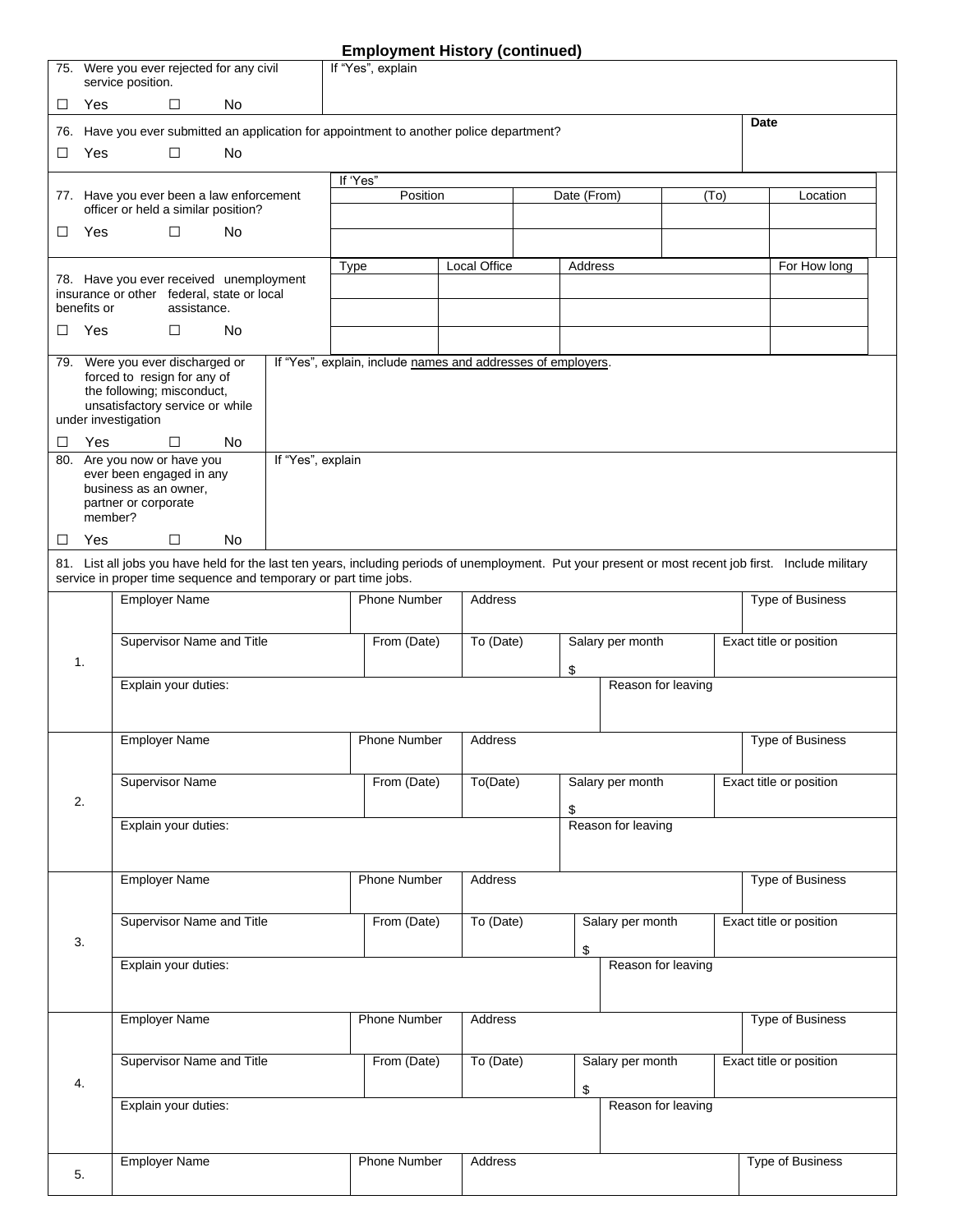#### **Employment History (continued)**

|    | Supervisor Name and Title                                                                                                                            | From (Date)         |                   | To (Date)               | Exact title or position<br>Salary per month |  |                                              |  |
|----|------------------------------------------------------------------------------------------------------------------------------------------------------|---------------------|-------------------|-------------------------|---------------------------------------------|--|----------------------------------------------|--|
|    |                                                                                                                                                      |                     |                   |                         | \$                                          |  |                                              |  |
|    | Explain your duties:                                                                                                                                 |                     |                   |                         | Reason for leaving                          |  |                                              |  |
|    |                                                                                                                                                      |                     |                   |                         |                                             |  |                                              |  |
|    |                                                                                                                                                      |                     |                   |                         |                                             |  |                                              |  |
|    | <b>Employer Name</b>                                                                                                                                 | <b>Phone Number</b> |                   | <b>Address</b>          |                                             |  | <b>Type of Business</b>                      |  |
|    |                                                                                                                                                      |                     |                   |                         |                                             |  |                                              |  |
|    | Supervisor Name and Title                                                                                                                            | From (Date)         |                   | To (Date)               | Salary per month                            |  | Exact title or position                      |  |
| 6. |                                                                                                                                                      |                     |                   |                         |                                             |  |                                              |  |
|    | Explain your duties:                                                                                                                                 |                     |                   |                         | \$<br>Reason for leaving                    |  |                                              |  |
|    |                                                                                                                                                      |                     |                   |                         |                                             |  |                                              |  |
|    |                                                                                                                                                      |                     |                   |                         |                                             |  |                                              |  |
|    | <b>Employer Name</b>                                                                                                                                 | Phone Number        |                   | Address                 |                                             |  | Type of Business                             |  |
|    |                                                                                                                                                      |                     |                   |                         |                                             |  |                                              |  |
|    |                                                                                                                                                      |                     |                   |                         |                                             |  |                                              |  |
| 7. | Supervisor Name and Title                                                                                                                            | From (Date)         |                   | To (Date)               | Salary per month                            |  | Exact title or position                      |  |
|    |                                                                                                                                                      |                     |                   |                         | \$                                          |  |                                              |  |
|    | Explain your duties:                                                                                                                                 |                     |                   |                         | Reason for leaving                          |  |                                              |  |
|    |                                                                                                                                                      |                     |                   |                         |                                             |  |                                              |  |
|    | <b>Employer Name</b>                                                                                                                                 | <b>Phone Number</b> |                   | Address                 |                                             |  | <b>Type of Business</b>                      |  |
|    |                                                                                                                                                      |                     |                   |                         |                                             |  |                                              |  |
|    |                                                                                                                                                      |                     |                   |                         |                                             |  |                                              |  |
|    | Supervisor Name and Title                                                                                                                            | From (Date)         |                   | To (Date)               | Salary per month                            |  | Exact title or position                      |  |
| 8. |                                                                                                                                                      |                     |                   |                         | \$                                          |  |                                              |  |
|    | Explain your duties:                                                                                                                                 |                     |                   |                         | Reason for leaving                          |  |                                              |  |
|    |                                                                                                                                                      |                     |                   |                         |                                             |  |                                              |  |
|    |                                                                                                                                                      |                     |                   |                         |                                             |  |                                              |  |
|    | 82. Indicate by number, any of the employers listed above whom you do not wish us to contact.                                                        |                     |                   |                         |                                             |  |                                              |  |
|    | 83. Explain your reason for applying for this position:                                                                                              |                     |                   |                         |                                             |  |                                              |  |
|    |                                                                                                                                                      |                     |                   |                         |                                             |  |                                              |  |
|    |                                                                                                                                                      |                     | If "Yes", explain | <b>Credit History</b>   |                                             |  |                                              |  |
|    | 84. Have you ever been sued?                                                                                                                         |                     |                   |                         |                                             |  |                                              |  |
|    |                                                                                                                                                      |                     | If "Yes", explain |                         |                                             |  |                                              |  |
|    | 85. Have you ever filed for bankruptcy?                                                                                                              |                     |                   |                         |                                             |  |                                              |  |
|    |                                                                                                                                                      |                     |                   | <b>Acquaintances</b>    |                                             |  |                                              |  |
|    | 86. List the name of three adults (friends, fellow students or co-workers) that are not related to you nor former employers or references. The names |                     |                   |                         |                                             |  |                                              |  |
|    | listed should be persons with whom you have seen frequently during the past year.                                                                    |                     |                   |                         |                                             |  |                                              |  |
|    | Name                                                                                                                                                 |                     | Address           |                         |                                             |  | Home Phone                                   |  |
|    |                                                                                                                                                      |                     |                   |                         |                                             |  |                                              |  |
| 1. | <b>Business Address</b>                                                                                                                              |                     |                   | Business, Occupation or | <b>Business Phone</b>                       |  | In what capacity to you know                 |  |
|    |                                                                                                                                                      |                     | Profession        |                         |                                             |  | this person?                                 |  |
|    |                                                                                                                                                      |                     |                   |                         |                                             |  |                                              |  |
|    | Name                                                                                                                                                 |                     | Address           |                         |                                             |  | Home Phone                                   |  |
|    |                                                                                                                                                      |                     |                   |                         |                                             |  |                                              |  |
| 2. | <b>Business Address</b>                                                                                                                              |                     |                   | Business, Occupation or | <b>Business Phone</b>                       |  | In what capacity to you know                 |  |
|    |                                                                                                                                                      |                     | Profession        |                         |                                             |  | this person?                                 |  |
|    |                                                                                                                                                      |                     |                   |                         |                                             |  |                                              |  |
|    | Name                                                                                                                                                 |                     | Address           |                         |                                             |  | Home Phone                                   |  |
|    |                                                                                                                                                      |                     |                   |                         |                                             |  |                                              |  |
|    |                                                                                                                                                      |                     |                   |                         |                                             |  |                                              |  |
| 3. | <b>Business Address</b>                                                                                                                              |                     | Profession        | Business, Occupation or | <b>Business Phone</b>                       |  | In what capacity to you know<br>this person? |  |
|    |                                                                                                                                                      |                     |                   |                         |                                             |  |                                              |  |
|    |                                                                                                                                                      |                     |                   |                         |                                             |  |                                              |  |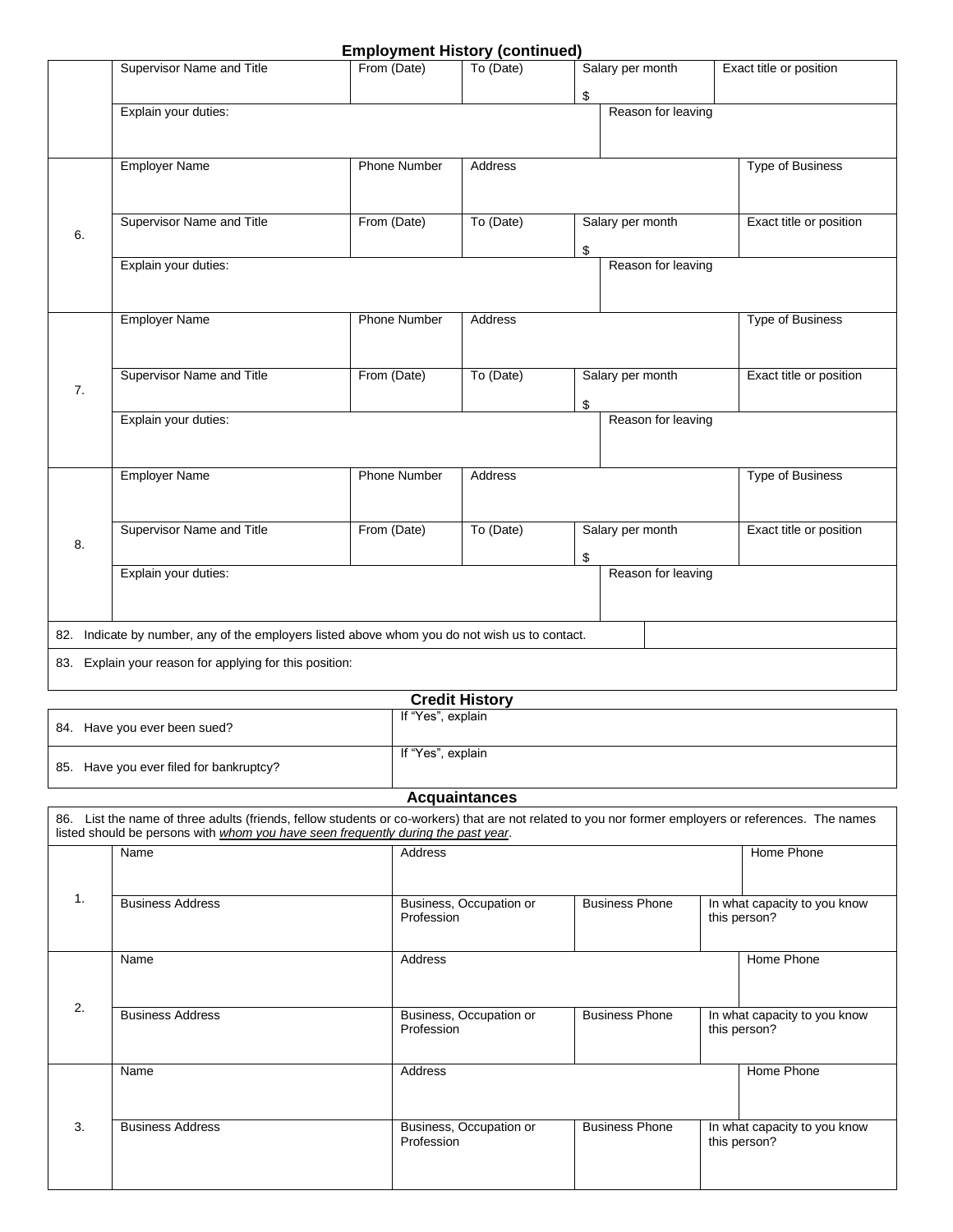#### **References**

|                | Name                    | <b>Address</b>                        |                       | Home Phone             |
|----------------|-------------------------|---------------------------------------|-----------------------|------------------------|
| $\mathbf{1}$ . | <b>Business Address</b> | Business, Occupation or<br>Profession | <b>Business Phone</b> | Number of years known? |
|                | Name                    | Address                               |                       | Home Phone             |
| 2.             | <b>Business Address</b> | Business, Occupation or<br>Profession | <b>Business Phone</b> | Number of years known? |
|                | Name                    | <b>Address</b>                        |                       | Home Phone             |
| 3.             | <b>Business Address</b> | Business, Occupation or<br>Profession | <b>Business Phone</b> | Number of years known? |
|                | Name                    | Address                               |                       | Home Phone             |
| 4.             | <b>Business Address</b> | Business, Occupation or<br>Profession | <b>Business Phone</b> | Number of years known? |
|                | Name                    | Address                               |                       | Home Phone             |
| 5.             | <b>Business Address</b> | Business, Occupation or<br>Profession | <b>Business Phone</b> | Number of years known? |

#### **Emergency Contact Information**

| Name | Address | Home Phone | <b>Business Phone</b> | Relationship |
|------|---------|------------|-----------------------|--------------|
|      |         |            |                       |              |
|      |         |            |                       |              |

I hereby certify that there are no willful misrepresentations or falsifications in this questionnaire and all my answers are true and correct to the best of my knowledge and belief.

Signature Date

 $\overline{\phantom{a}}$  , and the contribution of the contribution of the contribution of the contribution of the contribution of the contribution of the contribution of the contribution of the contribution of the contribution of the